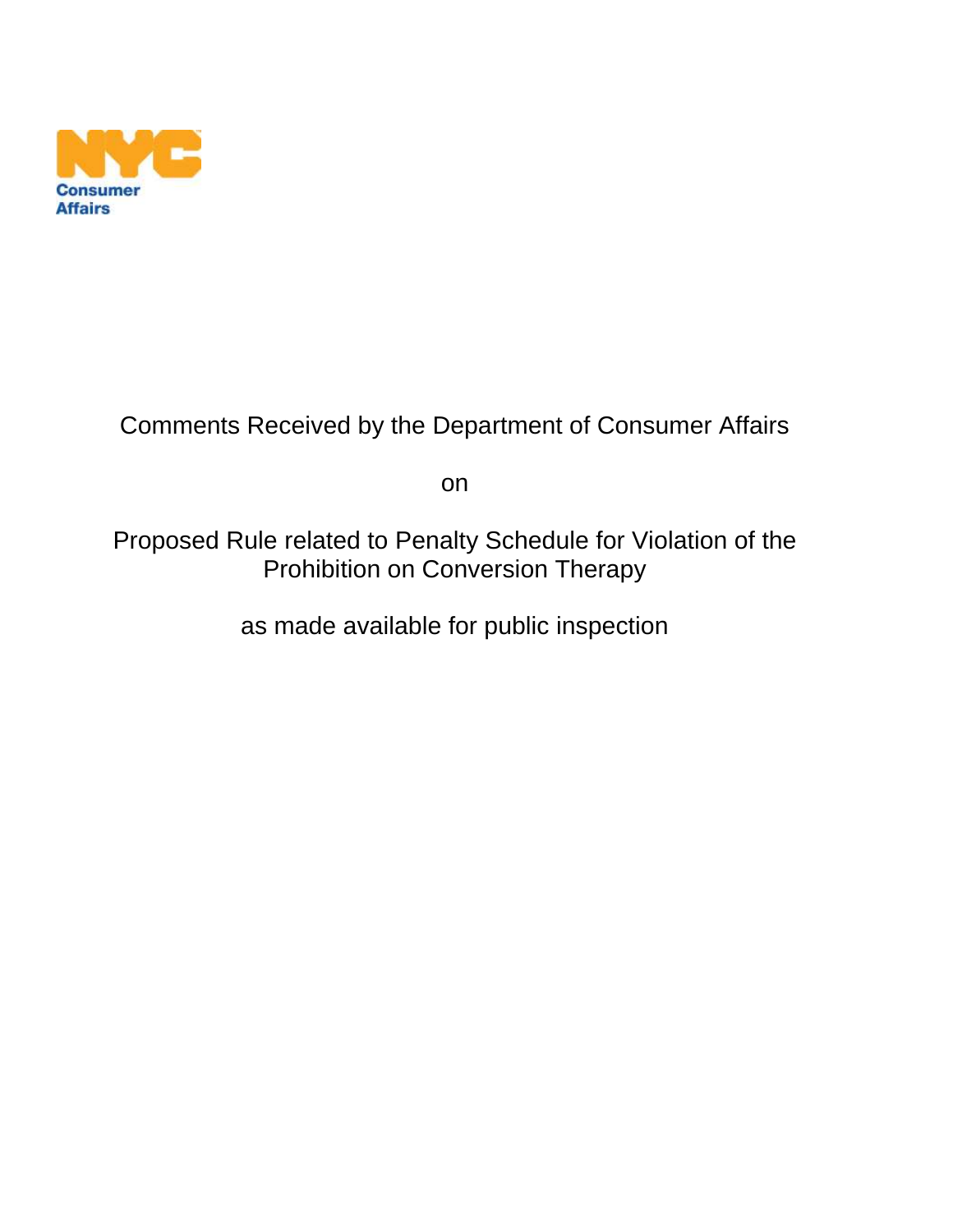Comments 1

**DISTRICT OFFICE** 73-03 BELL BOULEVARD OAKLAND GARDENS, NY 11364 **TEL:** (718) 468-0137 **FAX:** (718) 468-0178



**CITY HALL OFFICE** 250 BROADWAY, SUITE 1744 NEW YORK, NY 10007 **TEL:** (212) 788-7075 **FAX:** (718) 608-6382

## THE COUNCIL OF THE CITY OF NEW YORK

**BARRY S. GRODENCHIK** COUNCIL MEMBER, 23RD DISTRICT, QUEENS

June 11, 2018

## **Re: Testimony in Support of Department of Consumer Affairs amendment to Chapter 6 of Title 6 of the City of New York to establish fixed penalties for the violations of the laws related to the prohibition of conversion therapy**

In 2011, the New York State Legislature passed the Marriage Equality Act, and less than five years later, the United States Supreme Court decided in a landmark case that marriage is a civil right that cannot be denied to LGBTQ individuals. There is widespread recognition that remarkable strides have been made by the LGBTQ community; New York has always led the charge when it comes to equal rights, and today is no different. The injustice this time is happening to our children. What does it say about us as a society when marriage equality is the law of the land, yet LGBTQ youth may be told that their existence is flawed?

Conversion therapy has the intent and purpose of changing the sexual or gender identity of the individual subject to the treatment. However, the nation's leading professional medical, health, and mental health organizations do not support efforts to change young people's sexual orientation through therapy and have raised serious concerns about the harm caused by such efforts. Over the last four decades, "reparative" therapists have not produced any rigorous scientific research to substantiate their claims, which remain unsupported by medical and scientific data.

The American Psychological Association (APA), the American School Counselors Association (ASCA), and the National Association of Social Workers (NASW) unequivocally condemn the practice. Twelve states, including Massachusetts and California, and over one hundred thirty municipalities have outlawed conversion therapy in all of its forms to protect residents within their jurisdictions.

Conversion therapy bans have been crucial in fighting the disingenuous tactics used by unscrupulous individuals and organizations seeking to mold the world in their twodimensional image. According to a study published by the UCLA School of Law's Williams Institute, "An estimated 6,000 LGBT youth (ages 13-17) who live in states with conversion therapy bans would have received such therapy from a licensed health care professional before age eighteen if their state had not banned the practice."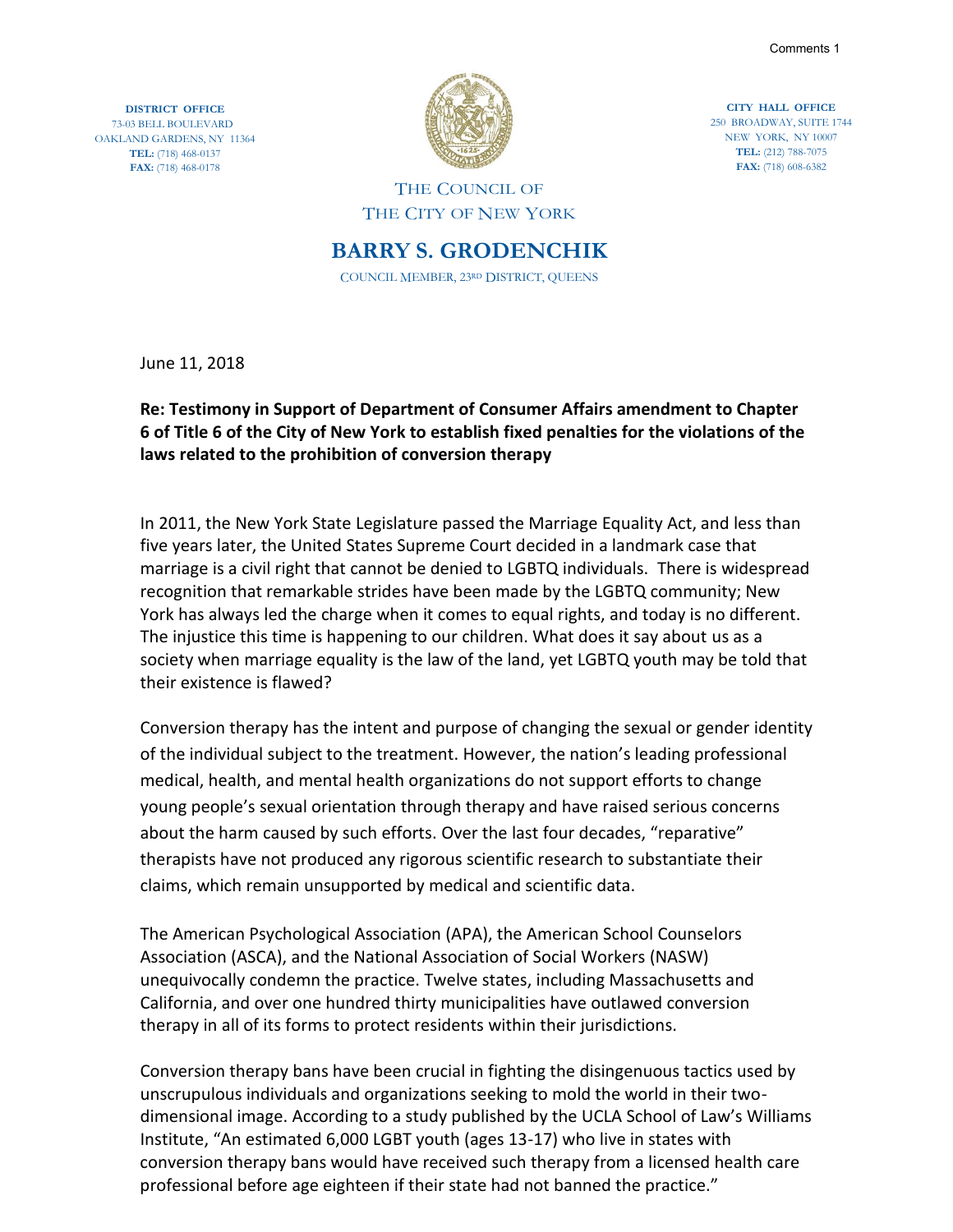In 2017, conversion therapy was banned by the New York City Council; the same year, Senator Patty Murray of Washington State introduced the Therapeutic Fraud Prevention Act in the United States House of Representatives. This legislation would prohibit, as an unfair or deceptive practice, commercial sexual orientation conversion therapy and would allow the Federal Trade Commission and state attorneys general to bring enforcement actions.

For individuals, there can be severe consequences when the dangerous practice is permitted. For example, Alex Cooper, a now out lesbian who grew up in a Mormon family, recounts her experiences in conversion therapy for *Equality* magazine. Ms. Cooper describes psychological and physical abuse, including domestic training designed to foster "motherly instincts"; she was forced to carry a forty-pound backpack full of rocks, in order to, as she states, "feel the physical burdens of being gay." Methods range from separating men from their mothers for years at a time to prevent their effeminate influence to having a group of underage young men stand in a room unclothed. The emotional and psychological toll this purported therapy takes on young people only further isolates them and ostracizes them from their peers and families. While in conversion therapy, teenagers and young adults are often not allowed to attend school, causing a gap in their studies.

Research on the emotional impact conversion therapy can have on young people has yielded devastating results, including from the American Psychiatric Association, in its 2000 position statement on "reparative" therapy, which states, "The American Psychiatric Association opposes any psychiatric treatment, such as reparative or conversion therapy, which is based upon the assumption that homosexuality per se is a mental disorder or based upon the priori assumption that the patient should change his/her sexual orientation."

In conversion therapy, the possibility that a person might achieve happiness and satisfaction in interpersonal relationships as a gay, lesbian, or transgender individual is not presented, nor are alternative approaches to dealing with the effects of societal stigmatization. The APA recommends that "ethical practitioners refrain from attempts to change individuals' sexual orientation, keeping in mind the medical dictum to first, do no harm."

Many patients who have undergone reparative therapy convey that they are inaccurately told that homosexuals are lonely, unhappy individuals who never achieve acceptance or satisfaction; they are told their futures are not only bleak, but unlivable. The potential risks of reparative therapy are great, including depression, anxiety, decreased self-esteem, substance abuse, homelessness, and self-destructive and suicidal behaviors.